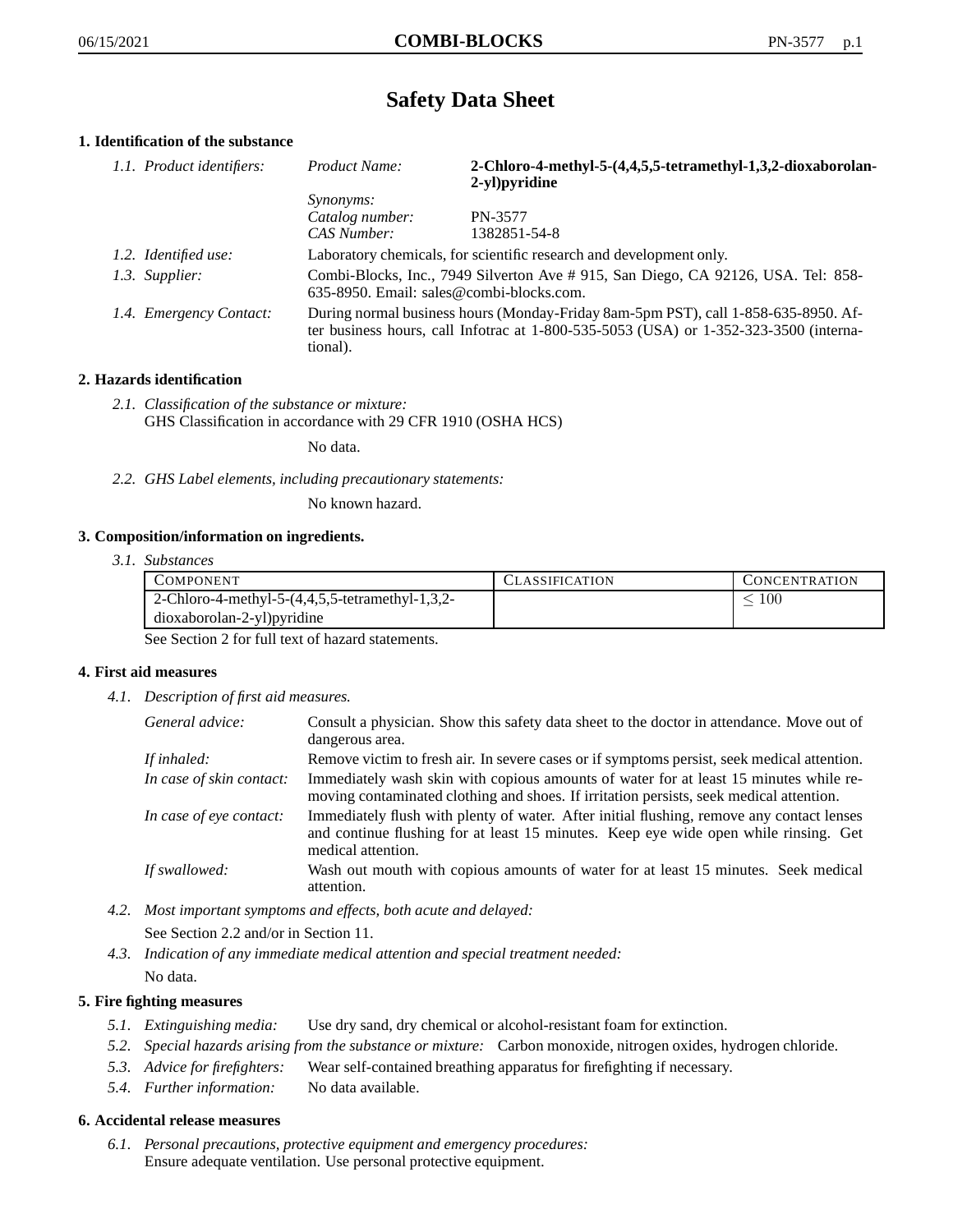- *6.2. Environmental precautions:* Should not be released into the environment. See Section 12 for additional ecological information.
- *6.3. Methods and materials for containment and cleaning up:* Sweep up or vacuum up spillage and collect in suitable container for disposal.
- *6.4. Reference to other sections:* Refer to protective measures listed in Sections 8 and 13.

# **7. Handling and storage**

- *7.1. Precautions for safe handling:* Avoid contact with skin and eyes. Avoid inhalation of vapour or mist. Keep away from sources of ignition - No smoking. Take measures to prevent the build up of electrostatic charge. For precautions see section 2.2.
- *7.2. Conditions for safe storage, including any incompatibilities:* Keep container tightly closed in a dry and well-ventilated place. Containers which are opened must be carefully resealed and kept upright to prevent leakage.
- *7.3. Specific end use(s):* Laboratory chemicals, for scientific research and development only.

# **8. Exposure Controls / Personal protection**

- *8.1. Control parameters:*
- *Components with workplace control parameters:* Contains no substances with occupational exposure limit values. *8.2. Exposure controls:*

*Appropriate engineering controls:* Ensure that eyewash stations and safety showers are close to the workstation location. Ensure adequate ventilation, especially in confined areas.

*Personal protective equipment:*

| Eye/face protection:    | Wear appropriate protective eyeglasses or chemical safety goggles as described by OSHA's<br>eye and face protection regulations in 29 CFR 1910.133 or European Standard EN166.                                                                                                                                         |
|-------------------------|------------------------------------------------------------------------------------------------------------------------------------------------------------------------------------------------------------------------------------------------------------------------------------------------------------------------|
| Skin protection:        | Handle with gloves. Gloves must be inspected prior to use. Use proper glove removal<br>technique (without touching glove's outer surface) to avoid skin contact with this product.<br>Dispose of contaminated gloves after use in accordance with applicable laws and good<br>laboratory practices. Wash and dry hands |
| <b>Body Protection:</b> | Complete suit protecting against chemicals, Flame retardant antistatic protective clothing.,<br>The type of protective equipment must be selected according to the concentration and<br>amount of the dangerous substance at the specific workplace.                                                                   |
| Respiratory protection: |                                                                                                                                                                                                                                                                                                                        |

Control of environmental exposure: Prevent further leakage or spillage if safe to do so. Do not let product enter drains.

#### **9. Physical and chemical properties**

*9.1. Information on basic physical and chemical properties*

| (a)                          | Appearance:                                   | No data  |
|------------------------------|-----------------------------------------------|----------|
| (b)                          | Odour:                                        | No data  |
| (c)                          | Odour Threshold:                              | No data  |
| (d)                          | pH:                                           | No data  |
| (e)                          | Melting point/freezing point:                 | No date. |
| (f)                          | Initial boiling point and boiling range:      | No data  |
| (g)                          | Flash point:                                  | No data  |
| (h)                          | Evaporatoin rate:                             | No data  |
| (i)                          | Flammability (solid, gas):                    | No data  |
| (j)                          | Upper/lower flammability or explosive limits: | No data  |
| $\rm(k)$                     | Vapour pressure:                              | No data  |
| $\left( \frac{1}{2} \right)$ | Vapour density:                               | No data  |
| (m)                          | Relative density:                             | No data  |
| (n)                          | Water solubility:                             | No data  |
| $\circ$                      | Partition coefficient: n-octanol/water:       | No data  |
| (p)                          | Auto-ignition:                                | No data  |
| (q)                          | Decomposition temperature:                    | No data  |
| (r)                          | Viscosity:                                    | No data  |
| (s)                          | Explosive properties:                         | No data  |
| (t)                          | Oxidizing properties:                         | No data  |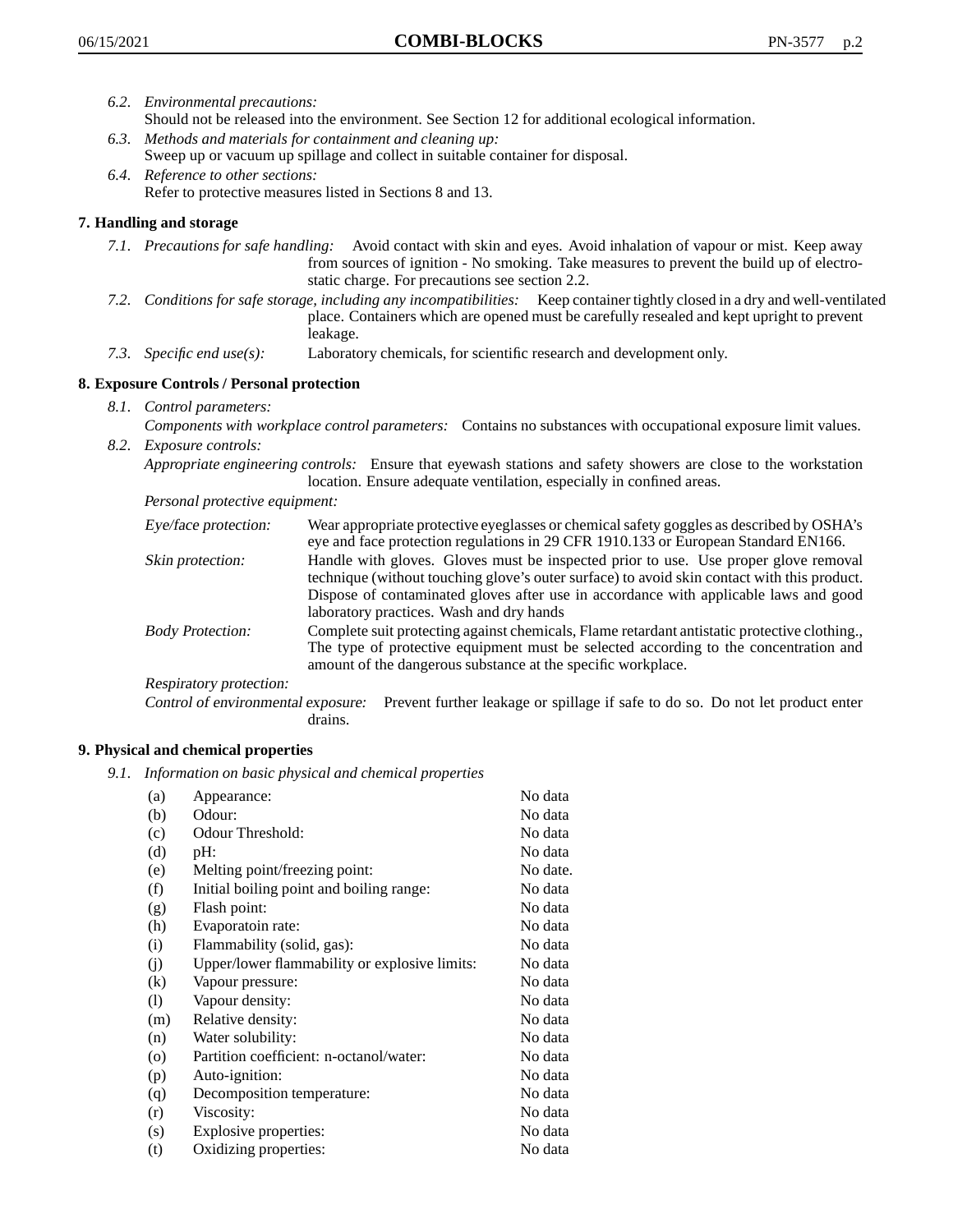*9.2. Other safety information:*

| Formula          | $C_{12}H_{17}BCINO_2$ |
|------------------|-----------------------|
| Molecular weight | 253.5                 |
| CAS Number       | 1382851-54-8          |

#### **10. Stability and reactivity**

- *10.1. Reactivity* No data
- *10.2. Chemical stability* Stable under recommended storage conditions.
- *10.3. Possibility of hazardous reactions* No data
- *10.4. Conditions to avoid*
- *10.5. Incompatible material* No data.
- *10.6. Hazardous decomposition products:*

Hazardous decomposition products formed under fire conditions: Carbon monoxide, nitrogen oxides, hydrogen chlo-

|                               | ride.          |
|-------------------------------|----------------|
| Other decomposition products: | No data        |
| In the event of fire:         | See Section 5. |

#### **11. Toxicological information**

*11.1 Information on toxicological effects*

| Acute toxicity:                                            | No data available.                                                                                                                              |
|------------------------------------------------------------|-------------------------------------------------------------------------------------------------------------------------------------------------|
| Skin irritation/corrosion:                                 | No data available.                                                                                                                              |
| Eye damage/irritation:                                     | No data available.                                                                                                                              |
| Respiratory or skin sensitization:                         | No data available.                                                                                                                              |
| Germ cell mutagenicity:                                    | No data available.                                                                                                                              |
| Carcinogenicity:                                           | No data available.                                                                                                                              |
| Reproductive toxicity:                                     | No data available.                                                                                                                              |
| Specific target organ system toxicity - single exposure:   | No data available.                                                                                                                              |
| Specific target organ system toxicity - repeated exposure: | No data available.                                                                                                                              |
| Aspiration hazard:                                         | No data available.                                                                                                                              |
| Additional information:                                    | To the best of our knowledge, the chemical, physical and toxicological proper-<br>ties of this substance have not been thoroughly investigated. |

#### **12. Ecological information**

| 12.1. Toxicity                                              | No data available. |
|-------------------------------------------------------------|--------------------|
| 12.2. Persistence and degradability                         | No data available. |
| 12.3. Bioaccumulative potential                             | No data available  |
| 12.4. Mobility in soil                                      | No data available  |
| 12.5. Results of PBT and vPvB assessment No data available. |                    |
| 12.6. Other adverse effects                                 | No data available. |

#### **13. Disposal Considerations**

*13.1. Waste treatment methods*

Product Arrange disposal as special waste, by licensed disposal company, in consultation with local waste disposal authority, in accordance with national and regional regulations. Contaminated packaging Dispose of as unused product.

#### **14. Transportation information**

*DOT (US), IMDG and IATA:*

No known hazard for air and ground transportation.

#### **15. Regulatory information**

No chemicals in this material are subject to the reporting requirements of SARA Title III, Section 302, or have known CAS numbers that exceed the threshold reporting levels established by SARA Title III, Section 313.